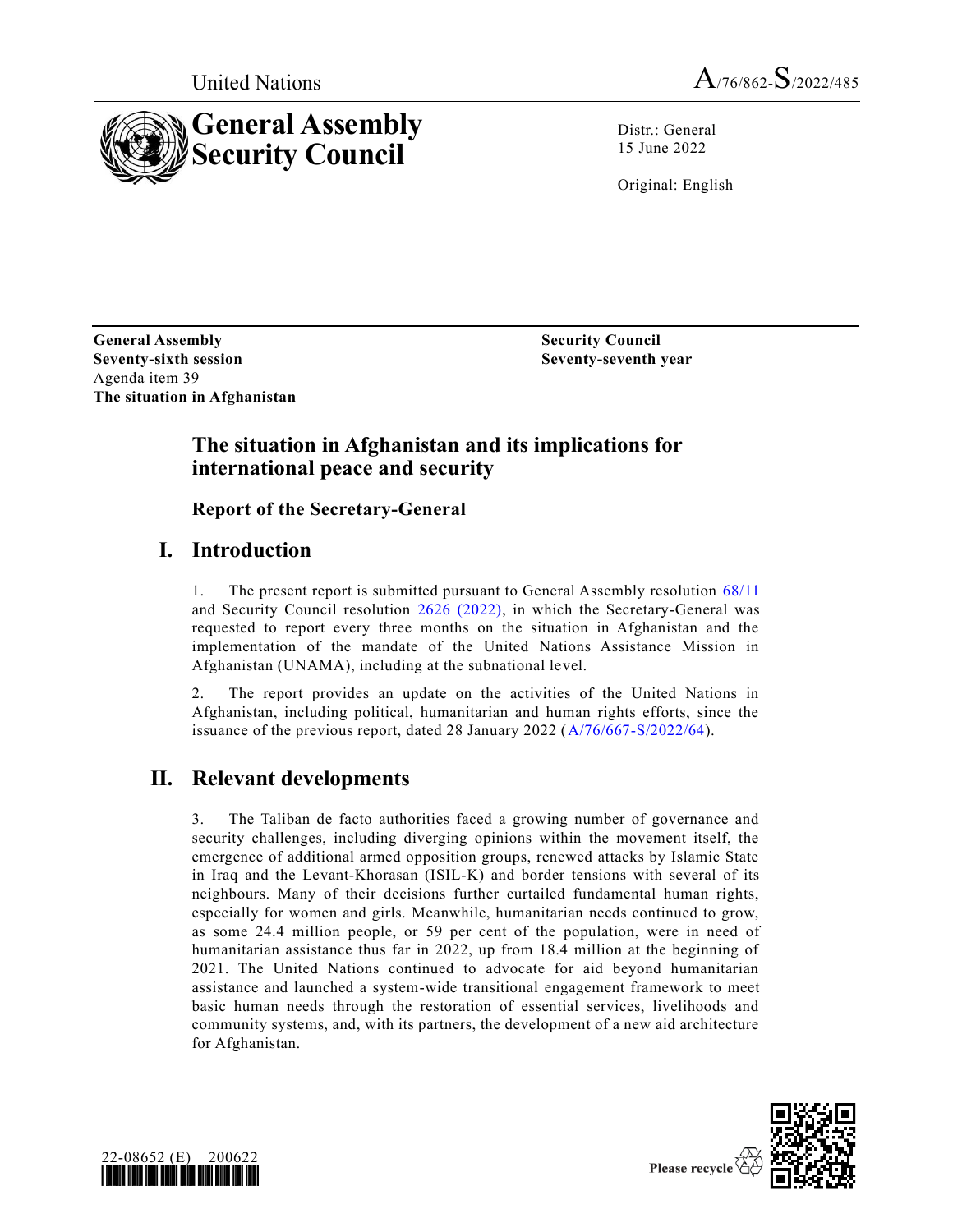#### **A. Political developments**

4. The Taliban de facto authorities have continued to restructure state institutions and replace former government personnel with Taliban affiliates, often trying to accommodate various groups and address internal tensions through these appointments. In January, the de facto authorities downsized and merged the previous Independent Administrative Reform and Civil Service Commission with the de facto Office of Administrative Affairs. On 7 April, the de facto Ministry of Justice announced the abolishment of the department of political parties, thereby foreclosing their registration. On 4 May, the Independent Human Rights Commission, the Oversight of the Implementation of the Constitution Commission and the secretariats of the upper and lower houses of Parliament were abolished. Despite calls from Afghans, regional countries and the international community for greater ethnic, political and geographic diversity as well as the inclusion of women in de facto administrative structures, the 25-member "caretaker cabinet" (comprising 21 Pashtun, three Tajik and one Uzbek), and the 34 de facto provincial governors (27 Pashtun, four Tajik, and one Uzbek, Turkman and Pashayi) remained all-male and Talibanaffiliated. Many of the de facto cabinet members have religious backgrounds and limited administrative experience and are on the sanctions list pursuant to Security Council resolution [1988 \(2011\).](https://undocs.org/en/S/RES/1988(2011))

5. Civil servants, including female civil servants, many of whom have not been allowed to report to work, continued to be paid. As of May 2022, staff in 60 out of 63 budget units, including 23 ministries, 28 independent directorates and line departments in all 34 provinces, had reportedly received salaries up to February. The de facto Ministries of Public Health and of Defence and de facto National Directorate of Security faced challenges in processing salaries for staff on the civil service payroll due to limited capacity.

6. In the absence of external financial support, the national budget is financed entirely by internal revenues. Following the 11 January announcement of 53.9 billion afghanis (Af) (\$518 million) for the first quarter of 2022, the de facto authorities declared on 14 May that their national budget for fiscal year [1401 \(2022\)](https://undocs.org/en/S/RES/1401(2022)) totalled 231.4 billion Af (\$2.65 billion), including 203.4 billion Af (\$2.33 billion) earmarked for operations and 27.9 billion Af (\$302 million) for development. The announcement added that the revenue target is 186.7 billion Af (\$2.14 billion), leaving an anticipated 44.7 billion Af (\$512 million) deficit. To stimulate economic development, the de facto authorities reached out to business actors and foreign investors and enforced revenue collection, including through customs and taxation.

7. The de facto authorities made a series of policy decisions, declared to be in adherence with "Islam and Afghan traditions," but some appeared to contradict earlier assurances, including the 23 March announcement of the continued closure of secondary education for girls. On 29 April, on Eid al-Fitr, at the end of the holy month of Ramadan, the Taliban leader, Haibatullah Akhundzada, issued a statement outlining the de facto authorities' commitment to "all sharia rights of men and women", highlighting in particular economic development, security, efforts to ensure equal access to education and health care, as well as the return of Afghans from abroad and efforts related to national unity. On 11 May, de facto Deputy Prime Minister Kabir chaired the first meeting of the Commission for Return and Communication with Former Afghan Officials and Political Figures, which subsequently adopted its terms of reference and announced the intention to convene a loya jirga . On 18 May, representatives of the thus far fragmented political opposition from diverse ethnic groups met in Türkiye under the umbrella of the High Council of National Resistance for the Salvation of Afghanistan, calling on the Taliban to ready themselves for negotiations.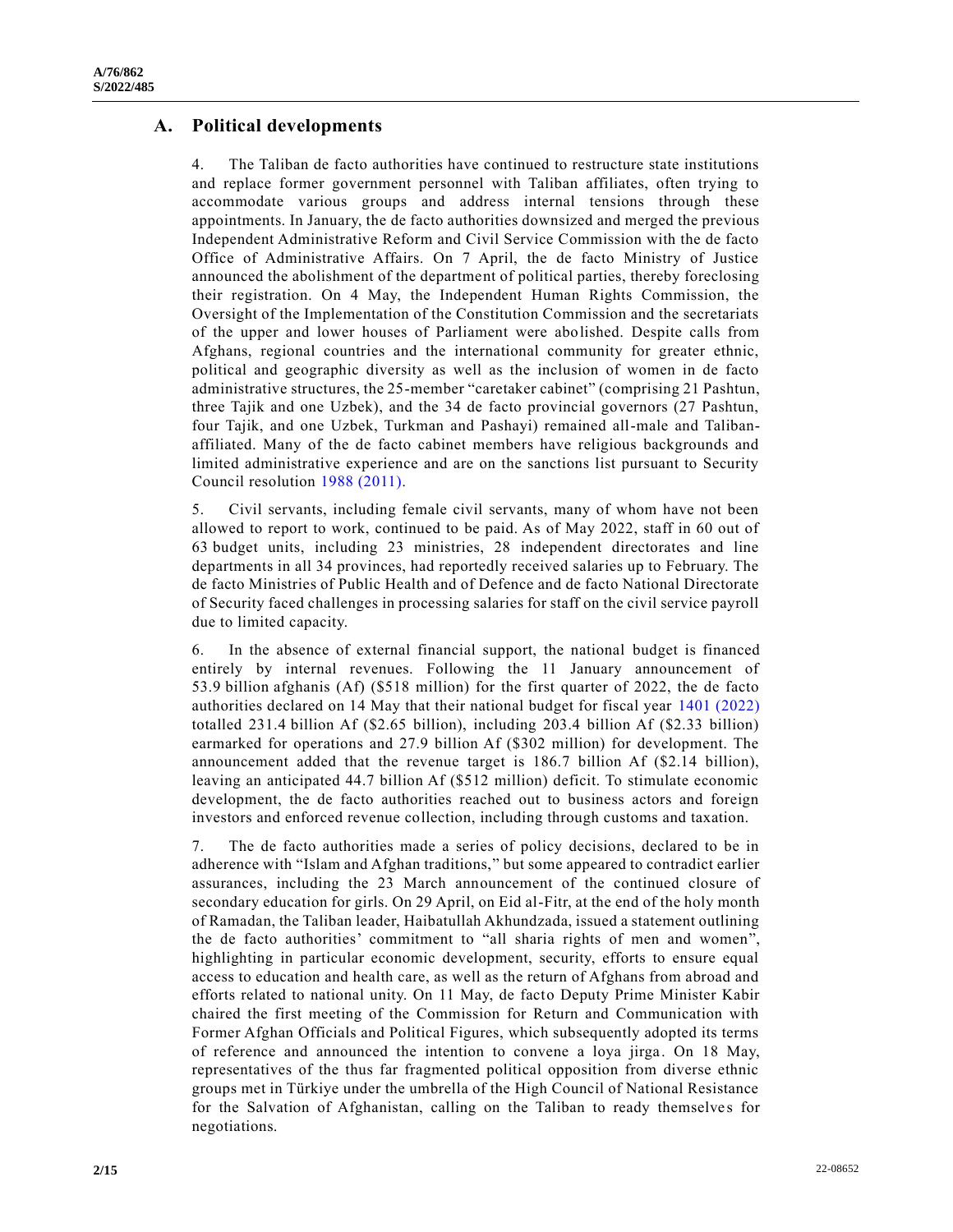8. At the subnational level, after terminating all representative bodies, including provincial councils, ulama and other shuras on 6 March, the de facto authorities began establishing new provincial Ulema shuras, comprising Islamic scholars and tribal elders. As of 18 May, the new shuras have been established in 10 provinces (Badghis, Farah, Ghor, Herat, Kandahar, Nimroz, Paktika, Panjshir, Samangan and Zabul). These shuras are reportedly mandated to implement Sharia law, build trust between the de facto authorities and the people, resolve local disputes and oversee the activities of provincial administrations under the guidance of the de facto Ministry of Hajj and Religious Affairs.

9. Engagement by central, provincial and district de facto authorities with other constituencies, in particular minority groups, former government officials and women, remained limited. De facto provincial departments for the "promotion of virtue and prevention of vice" issued additional verbal policy instructions regarding dress codes, congregational prayers and gender segregation in public places, as well as enforcement and monitoring mechanisms. De facto authorities also continued to clamp down on peaceful protests across the country, in particular those held by women calling for their rights to be upheld. Protests over socioeconomic issues, particularly those related to the decision by the United States of America on the assets of Afghanistan, appeared to have been condoned by de facto authorities. A few pro-Taliban protests calling for the recognition of de facto authorities were also reported.

10. The justice system, including the courts, remained challenged by structural, resource and capacity constraints and by a lack of clarity regarding the applicable legal framework. As a result, court proceedings tended to be delayed, increasing the number of pretrial detainees. On 7 April, the de facto Minister of Justice instructed a committee, headed by his deputy, to expedite the review of all existing laws to en sure their compliance with sharia and Afghan traditions. Another commission was established on 30 March, to prevent and resolve land disputes. On 20 April, the de facto authorities appointed 58 new judicial staff across provincial and district courts, mostly in the southern region, replacing former judicial personnel. UNAMA remains engaged with the de facto authorities in the promotion of the rule of law in accordance with international human rights norms and standards, particularly in relation to women's access to justice and the promotion of women and children's rights.

11. On 15 May, the de facto Ministry of Defence announced that 130,000 troops were recruited under the framework of a new National Army, organized in eight corps commands, including the central corps command in Kabul. Police recruitment and training continued, under the auspices of the de facto Ministry of Interior. Ongoing reshuffles at the deputy ministerial level and below within the Ministries of Defence and Interior highlighted the efforts by the Taliban leadership to accommodate its commanders and supporters. The security personnel of the former government have been largely dismissed, except for technical staff and specialized military personnel. Nearly all women have been dismissed from the security forces, except those serving in detention facilities and assisting with body searches. The majority of troops, in particular in the lower ranks, have received stipend payments only and not salaries.

12. Engagement by senior United Nations officials and the UNAMA leadership with the de facto authorities continued, focused on advocating the protection of fundamental rights and freedoms, in particular the right of girls to education and the right of women to work and equal participation; the establishment of representative and participatory governance reflecting the diversity of the Afghan people; and resolute action to counter the threat of terrorism. UNAMA has also engaged with de facto officials on the issue of the economy and continued to work with the Central Bank of Afghanistan and international financial institutions, as well as donors, to facilitate commercial and financial activity in the country.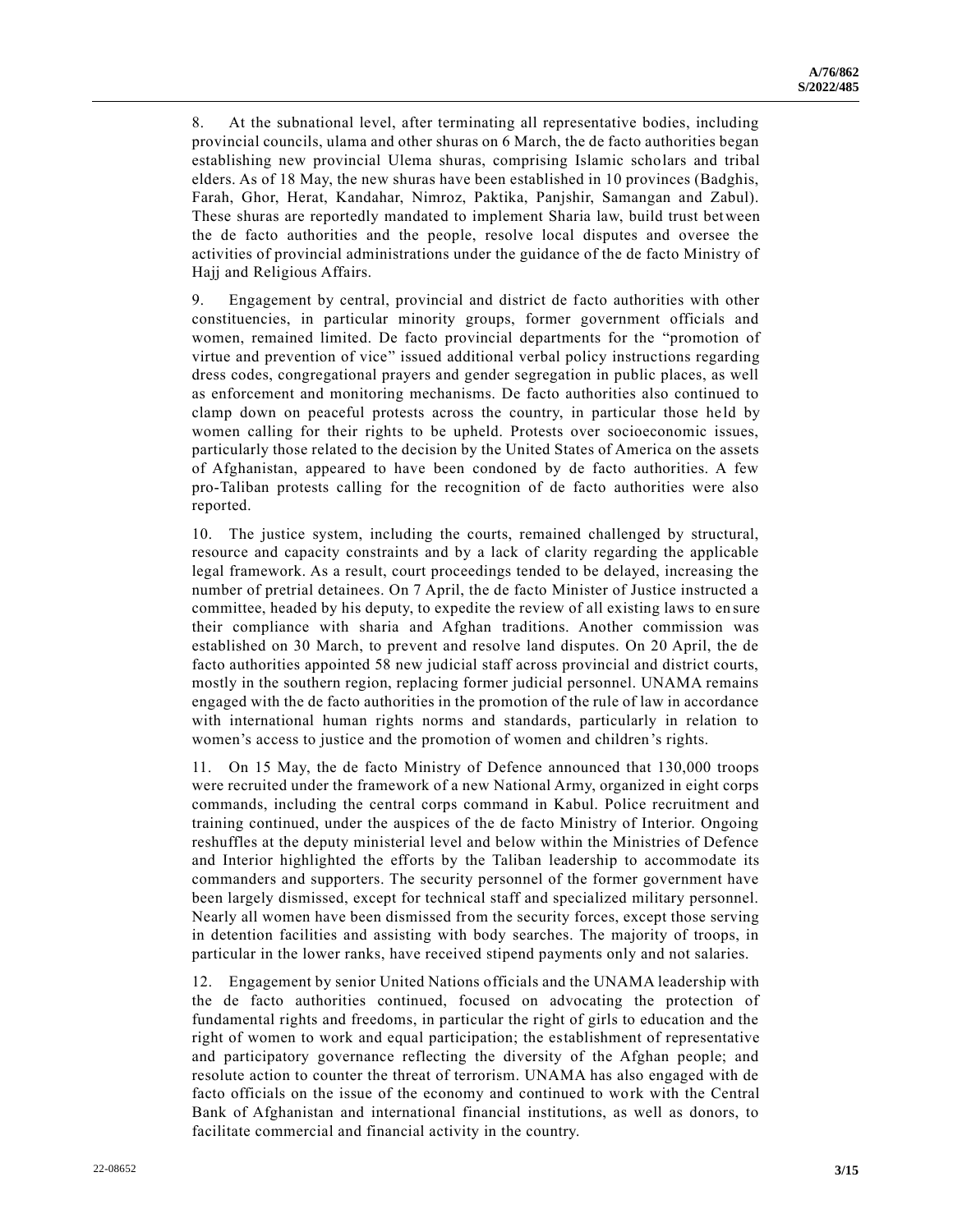13. UNAMA continued to implement local peace and outreach initiatives to assess the changing nature of political and civic space in Afghanistan. Civil society and political actors expressed concerns regarding restrictions imposed on their work, including office closures and asset seizures, and regarding the protection of rights and freedoms, especially for women and minority groups. The Mission also worked with women, youth, religious scholars, community elders and civil society to advocate for dialogue to prevent local conflicts and promote local conflict resolution mechanisms.

14. On 6 February, the de facto authorities released a detailed plan to monitor and control the activities of domestic and international non-governmental organizations for the distribution of urgent humanitarian assistance. On 7 May, the de facto Ministry of Economy announced that a national-level committee had been established to monitor humanitarian aid delivery. The United Nations and civil society have engaged with the de facto authorities on upholding humanitarian principles and maintaining civic space.

#### **B. Security**

15. The security situation in Afghanistan is becoming increasingly fragile, after an initial period of significantly reduced conflict-related security incidents following the Taliban takeover on 15 August 2021. ISIL-K and armed groups opposed to the Taliban intensified their attacks during the reporting period. The de facto security forces responded by stepping up preventive but intrusive security measures, such as widespread house searches. The findings of the 29th report of the Analytical Support and Sanctions Monitoring Team pursuant to resolutions [1526 \(2004\)](https://undocs.org/en/S/RES/1526(2004)) and [2253 \(2015\)](https://undocs.org/en/S/RES/2253(2015)) concerning Islamic State in Iraq and the Levant (ISIL) (Da'esh), Al-Qaida and the Taliban and associated individuals and entities indicated that "there are no recent signs that the Taliban has taken steps to limit the activities of foreign terrorist fighters in the country. On the contrary, terrorist groups enjoy greater freedom there than at any time in recent history" [\(S/2022/83,](https://undocs.org/en/S/2022/83) para. 57). The de facto authorities rejected the report's findings.

16. There has been a decrease in the overall number of conflict-related security incidents and civilian casualties compared with the same period in 2021. Between 1 January and 21 May 2022, the United Nations recorded 2,105 security-related incidents, a 467 per cent decrease from the 11,945 incidents recorded during the same period in 2021. Available data indicate that armed clashes decreased from 6,463 to 164 incidents; airstrikes fell from 508 to 5; detonations from improvised explosive devices decreased from 1,147 to 123; and assassinations decreased from 465 to 122. As a result of the deteriorating economic and humanitarian situation, crime-related security incidents remained consistently high, with 474 such incidents reported, compared with 525 crimes reported during the same period in 2021. The western, eastern, central and southern regions accounted for 66 per cent of all recorded incidents, with Herat, Nangarhar, Kabul and Kandahar being the provinces most affected.

17. The presence of armed groups opposed to the Taliban expanded, although their membership and capabilities are difficult to assess. UNAMA is aware of at least a dozen such groups operating in 18 provinces. The National Resistance Front and the Afghanistan Freedom Front, the two most active and visible groups, have staged attacks primarily in Panjshir and Baghlan provinces. Attacks and clashes were also reported in the northern provinces (Badakhshan, Takhar, Kunduz and Samangan), the central region (Kapisa, Parwan and Kabul), the south-east (Khost) and the south (Kandahar). UNAMA has been unable to verify most attack claims. The Taliban maintain that these groups do not constitute a significant challenge to their rule. In early May, the Taliban announced a redeployment of de facto security forces from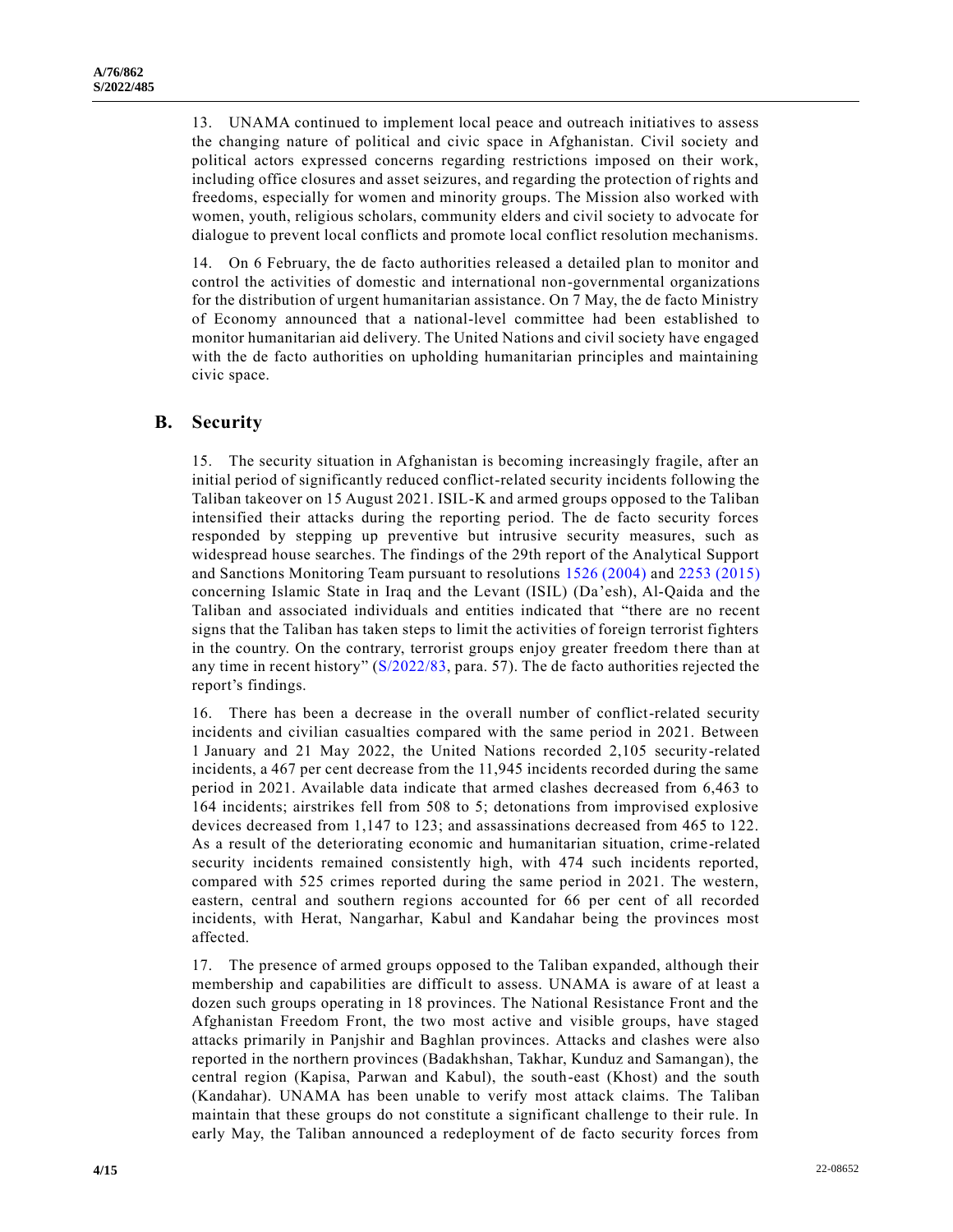border areas in the south to Panjshir, Baghlan and Takhar in response to continuing armed opposition activities.

18. Attacks claimed or attributed to ISIL-K decreased. However, the geographical spread of the attacks widened. Between 1 January and 21 May, the United Nations recorded 82 attacks by the group in 11 provinces, compared with 129 attacks in 6 provinces during the same period in 2021. The group targeted mainly civilians, in particular Shia minorities in urban areas. ISIL-K claimed improvised explosive device attacks on 1 April on a recreational area in Herat; on 21 April on a Shia mosque in Mazar-e Sharif city, a minibus transporting de facto Civil Aviation Authority employees in Kunduz and a de facto security vehicle in Kabul city; on 22 April on a madrasa in Kunduz; on 28 April on two minibuses in Mazar-e Sharif city; on 30 April on a minibus in Kabul; and on 22 May at a commemorative ceremony of the sixth anniversary of the death of Mullah Akhtar Mohammad Mansour. Unclaimed attacks with possible involvement of ISIL-K include explosions on 19 April at two schools in western Kabul and on 29 April at a Sufi mosque in Kabul. Public messaging by de facto authorities seeks to reassure the population that they are in full control of the country, but the access of journalists to sites of attacks is often restricted and hospitals instructed not to reveal the numbers of those killed and injured.

19. Tensions intensified along the Afghan border with Tajikistan, Turkmenistan, Uzbekistan and others, in particular the Islamic Republic of Iran and Pakistan. An increase in security incidents involving Tehreek-e-Taliban Pakistan and possibly other militant groups operating from Afghanistan escalated on 8 April during clashes between Pakistani and de facto security forces in the border area with Nimroz province. On 16 April, Pakistan conducted airstrikes in Khost and Kunar provinces, resulting in civilian casualties. Tensions with the Islamic Republic of Iran over border and water disputes resulted in confrontations between de facto security forces and Iranian forces on 7 March, in the Keng district of Nimroz province, and on 23 April, in the Islam Qala area of Herat province. Other security incidents include an 18 April rocket attack at the border with Uzbekistan, claimed by ISIL-K, a 28 April shooting and arrest by Tajikistan border forces of individuals illegally entering Tajikistan, and a 7 May rocket attack at the border with Tajikistan, also claimed by ISIL-K.

20. The capacity and willingness of the de facto authorities to appropriately manage weapon and ammunition stocks under their control remains unclear.

21. Between 1 January and 21 May, the United Nations documented 111 incidents directly affecting its personnel, including 41 cases of intimidation, 30 crime -related incidents, seven arrests and nine incidents affecting United Nations compounds, offices and property. The total represents a significant increase from the 52 incidents recorded during the same period in 2021.

#### **C. Regional cooperation**

22. The Taliban de facto authorities intensified diplomatic and economic engagements with regional organizations and countries. Although no country currently recognizes the de facto authorities as a government, some States have accepted diplomats appointed by the de facto authorities, in a process that the Taliban have described as "silent recognition".

23. On 29 January, Pakistan's then-National Security Adviser, Moeed Yusuf, travelled to Kabul for talks with de facto Deputy Prime Minister Abdul Salam Hanafi and de facto Minister for Foreign Affairs Amir Khan Motaqi. Discussions reportedly focused on enhancing cooperation on issues such as trade, transit and the extension of bilateral political and economic relations.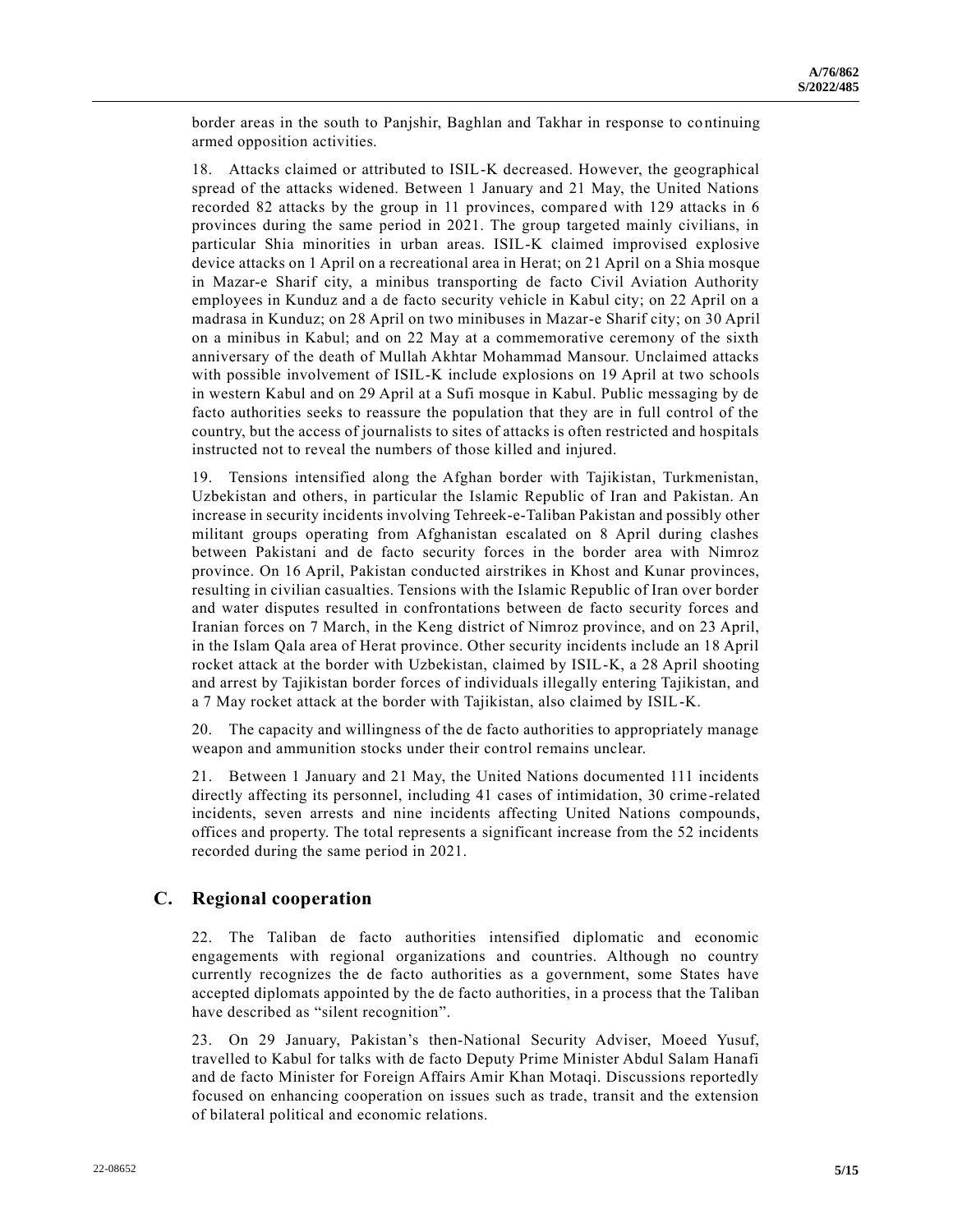24. On 22 February, the de facto Prime Minister, Mohammad Hassan Akhund, met the visiting Deputy Prime Minister of Uzbekistan and Minister of Investments and Foreign Trade, Sardor Umurzakov, to discuss bilateral cooperation and the implementation of development projects. Mr. Umurzakov called for steps towards launching projects such as the Mazar-e-Sharif-Kabul-Peshawar railroad and Surkhan-Pul-e-Khumri electricity transmission line. On 23 February, Uzbekistan hosted a meeting of European Union and Central Asian special envoys for Afghanistan. In a statement, the participants reaffirmed cooperation opportunities between the European Union and Central Asia in support of the Afghan people, as well as security and stability in the region.

25. The Organization of Islamic Cooperation reopened its office in Kabul on 4 March. On 8 and 9 March, the Organization's Special Envoy for Afghanistan, Tariq Ali Bakheet, visited Kabul for talks with the de facto authorities. On 21 March, on the margins of the Organization of Islamic Cooperation Council of Foreign Mi nisters at its forty-eighth session, the Organization established the Afghanistan Humanitarian Trust Fund.

26. On 11 and 12 March, Mr. Motaqi and de facto Minister of Information and Culture, Khairullah Khairkhwa, travelled to Türkiye to participate in the Antalya Diplomacy Forum. On the sidelines of the Forum, the Taliban delegation met with Turkish President Recep Tayyip Erdoğan. They also held a trilateral meeting with the Minister for Foreign Affairs of Qatar, Mohammed bin Abdulrahman bin Jassim Al Thani, and the United States Special Representative for Afghanistan, Thomas West, to discuss the issue of the frozen assets of Afghanistan, among others.

27. On 24 March, the Russian Presidential Special Representative for Afghanistan, Zamir Kabulov, visited Kabul to meet with Mr. Motaqi and the de facto Minister of Interior, Sirajuddin Haqqani. They reportedly discussed strengthening bilateral ties and the extension of Moscow's cooperation with Afghanistan. Mr. Kabulov also met with the former President of Afghanistan, Hamid Karzai.

28. On 24 March, the State Councillor and Minister for Foreign Affairs of China, Wang Yi, visited Kabul to meet the de facto Deputy Prime Minister, Abdul Ghani Baradar, and Mr. Motaqi. The Chinese Ministry of Foreign Affairs issued a statement expressing China's support for Afghanistan, its hope for the formation of an inclusive government and its opposition to political pressure and economic sanctions on Afghanistan. The de facto authorities stated that China expressed readiness to invest in mining and other economic projects.

29. On 28 March and 25 April, Mr. Motaqi, accompanied by a high-level Taliban delegation, met the Deputy Prime Minister and Minister for Foreign Affairs of Qatar, Mohammed bin Abdulrahman bin Jassim Al Thani, in Doha. Discussions focused on political and economic issues and the operation of the Kabul airport. On 30 April, Mr. Motaqi also met with the Minister of Social Development and Family of Qatar, Mariam Al-Misnad, who underlined her country's readiness to provide humanitarian aid to the Afghan people.

30. On 30 March, China hosted the third meeting of the ministers for foreign affairs of the neighbouring countries of Afghanistan, which was also attended by the Russian Federation and Afghanistan. In a joint statement, the participants highlighted the importance of national reconciliation in Afghanistan through dialogue, the establishment of a broad-based and inclusive government, friendly relations between Afghanistan and all countries, in particular its neighbours, and the role of the United Nations in providing humanitarian assistance. On the margins, a meeting of the extended troika of special envoys for Afghanistan took place, as did a meeting between the Ministers for Foreign Affairs of China and of Pakistan with Mr. Motaqi, during which the latter expressed support for the Belt and Road Initiative.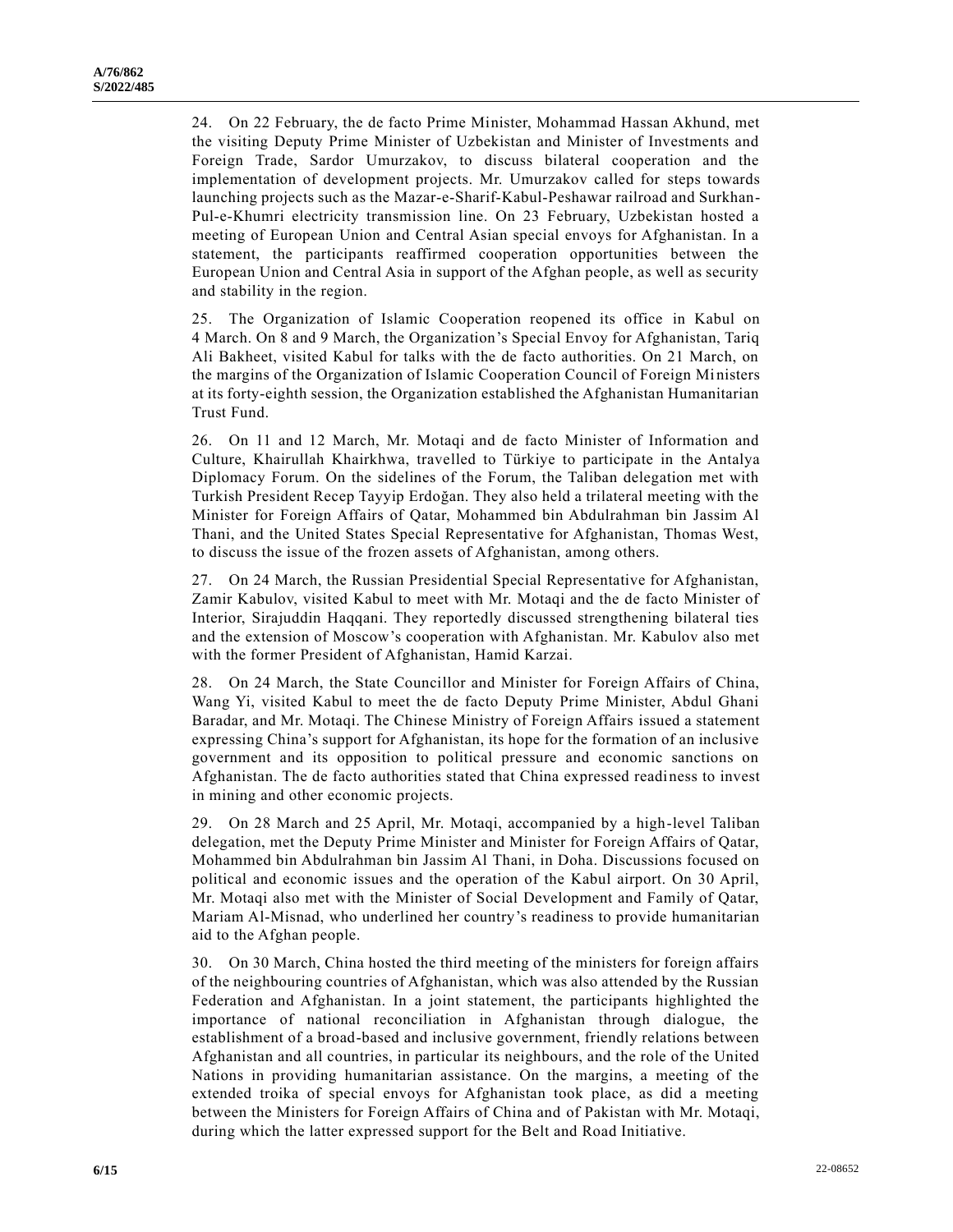31. In April, the de facto authorities and Iranian officials increased diplomatic engagement following the circulation of social media reports on the alleged illtreatment of Afghan refugees and migrants in the Islamic Republic of Iran, as well as ensuing violent protests in front of the Iranian embassy in Kabul and the Iranian consulate general in Herat on 11 April. In telephone conversations on 19 April and 1 May, Iranian Minister for Foreign Affairs Amir-Abdollahian and Mr. Motaqi discussed the situation of Afghans in the Islamic Republic of Iran and security for Iranian diplomatic missions in Afghanistan. On 12 May, Iranian officials and the de facto authorities held talks in Taybad, Iran, and agreed to increase coordination between the two countries' security forces.

32. On 24 May, in Kabul, the de facto authorities signed a contract with the United Arab Emirates-based company GAAC Solutions, for ground handling and related services at Afghan international airports. Negotiations with Qatar and Türkiye reportedly continue on more comprehensive services.

#### **III. Human rights**

33. Despite assurances by the de facto authorities that a general amnesty for individuals affiliated with the former Government and its security forces was being implemented, UNAMA continued to receive credible allegations of killings, enforced disappearances and other violent acts targeting these individuals and individuals accused of affiliation with the National Resistance Front and ISIL-K. Between 1 January and 22 May, UNAMA documented at least 40 extrajudicial killings, at least 30 cases of torture and ill-treatment and at least 80 arbitrary arrests and detentions of individuals in those categories. These included at least 10 extrajudicial killings of individuals accused of affiliation with the National Resistance Front by the de facto authorities, a marked increase compared with the previous reporting period.

34. The de facto Ministry for the Propagation of Virtue and the Prevention of Vice has increased the enforcement of a wide range of rules and directives relating to extramarital relationships, dress code, attendance at prayers and listening to music. UNAMA recorded cruel, inhuman and degrading treatment and punishments and extrajudicial killings carried out by the de facto authorities against individuals accused of failing to adhere to such rules and directives. Among these were at least seven extrajudicial killings of individuals (five women, two men) accused of extramarital relationships and at least 30 instances of cruel, inhuman and degrading punishments such as public floggings, beatings and verbal abuse.

35. Despite a drastic reduction in civilian casualties following the Taliban takeover on 15 August 2021, since 1 January, UNAMA has documented attacks resulting in at least 801 civilian casualties (275 killed and 526 wounded), almost half of which occurred between 17 and 29 April, as a result of a spate of improvised explosive device attacks in Kabul, Kunduz and Balkh provinces combined with cross-border attacks in Khost and Kunar. Explosive remnants of war continued to cause civilian casualties, with 51 deaths and 76 injuries recorded, and children account for three quarters of those killed and wounded.

36. Human rights defenders, journalists and media workers continued to face threats, arbitrary arrests, incommunicado detention and ill treatment. In January, one female civil society activist was shot dead in Balkh province. Since 1 January, UNAMA has documented 27 cases of arbitrary arrests of human rights defenders and seven cases of threats by the de facto authorities. Journalists and media workers were also targeted, with 54 cases of arbitrary arrests and 27 instances of ill treatment or threats, all attributed to the de facto authorities apart from four unattributed cases of beating.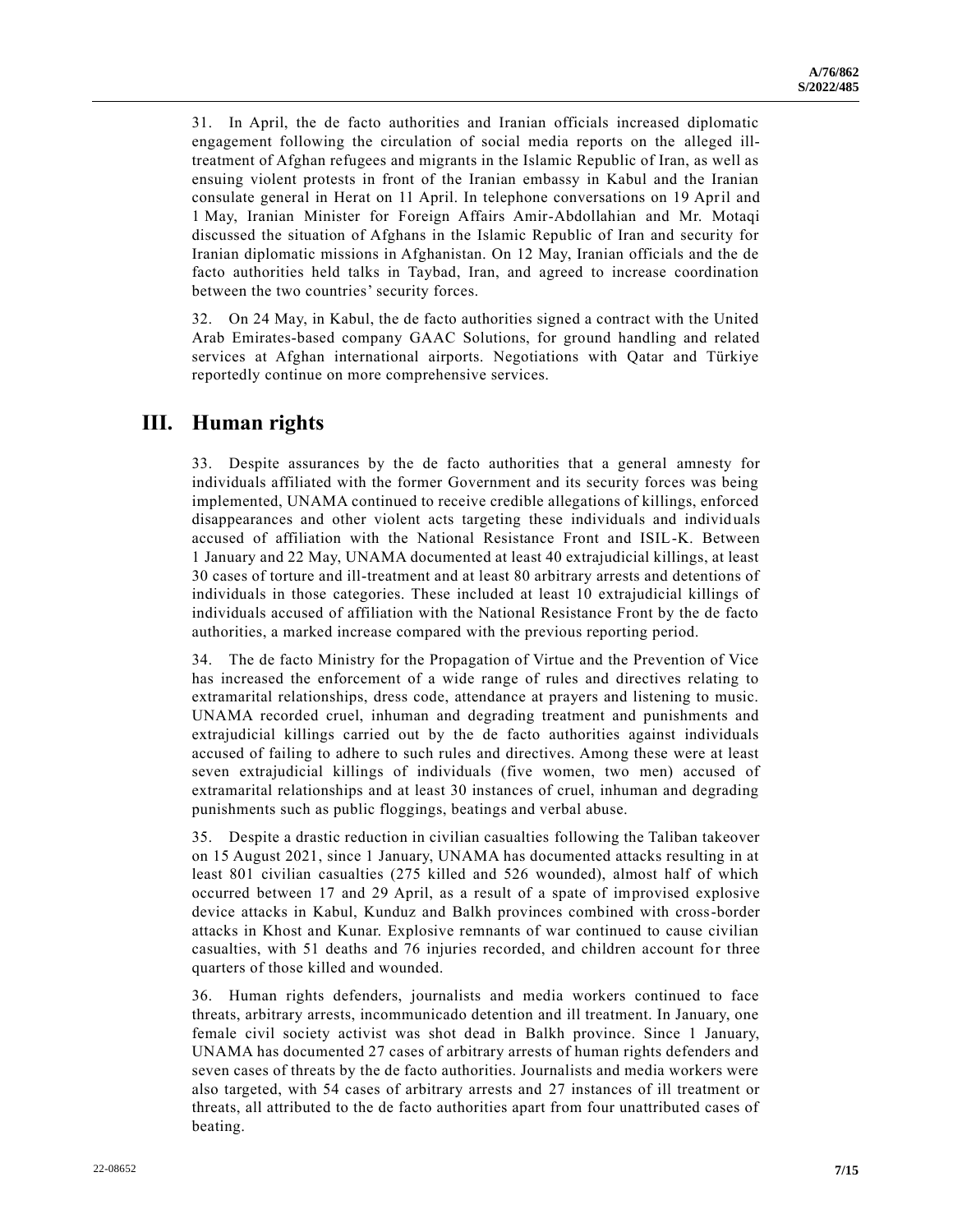37. The de facto authorities have increasingly restricted the exercise of human rights such as freedom of peaceful assembly and freedom of opinion and expression, quelling dissent and restricting civic space in the country. The arbitrary arrests and prolonged incommunicado detentions of journalists, human rights defenders and protesters, carried out by the de facto General Directorate of Intelligence, have had a chilling effect on freedom of the media and civic space. In addition, journalists were regularly prevented from covering incidents or peaceful protests. The de facto authorities also took programming by several international broadcasters off the air and prohibited the screening of foreign content, in particular soap operas. Civil society actors and human rights defenders have largely stopped their activities in most provinces, citing fear of the repercussions. Journalists and media workers have increasingly resorted to self-censorship to cope with the new media environment, while continuing acute financial challenges have also contributed to the closing of media outlets and the shrinking of media space.

38. Afghan women and girls have been particularly affected by a number of decrees issued by the de facto authorities. Following months of closure, in February, public universities reopened for both women and men throughout the country. On 23 March, as schools reopened for the new school year, and following a de facto cabinet meeting held in Kandahar, the Taliban leader announced the continued closure of secondary schools to girls, affecting an estimated 1.1 million girls across the country and increasing the risk of exploitation and abuse, including child marriage. The announcement was met with protests by civil society activists, teachers and students across the country, and disapproval, including by religious scholars, who called on the de facto authorities to reverse the decision. According to unverified reports, despite the ban, girls' public and private high schools reopened in some instances across nine provinces, with at least the tacit consent of local de facto authorities. Some children did not return to school even where it was permitted owing to economic difficulties or restrictions on female dress code and movement in public. The United Nations is expanding community-based primary education, and the de facto authorities are opening schools, in particular in previously hard-to-reach areas that do not have formal public schools. The de facto Ministry of Education announced the recruitment of some 7,000 teachers and administrative staff, including 2,777 vacancies reserved for women.

39. Since March, women's groups have increasingly resorted to advocacy at indoor gatherings and on social media. Beginning on 25 March, women were restricted from air travel abroad without being accompanied by a male relative (*mahram*) and, as at 27 March, gender-segregated schedules for public spaces such as parks were introduced. Women's economic participation as entrepreneurs and business operators remains minimal, although in Herat there are, on an exceptional basis, attempts to develop and implement a comprehensive framework in accordance with proclaimed Islamic values to support female entrepreneurs and business operators. Women are allowed to work only in education, health and humanitarian sectors and, to some extent, at the Kabul airport and prisons. On 2 March, female civil servants an d female university students were instructed to wear a *hijab* (ensuring the covering of the head and entire body) or be removed from the premises. On 7 May, the de facto authorities issued an order instructing all women to wear a *hijab* in public. The order explicitly required that they cover their faces (with the exception of the eyes) and only leave their homes in cases of necessity. The order specified that violations of this directive would lead to the punishment of their male relatives. The order provoked condemnation inside Afghanistan and internationally. A number of representatives of Afghan women in the country and diaspora issued statements that the *hijab* was already widely observed and condemning the de facto authorities for failing to address more urgent economic, security, education and health challenges.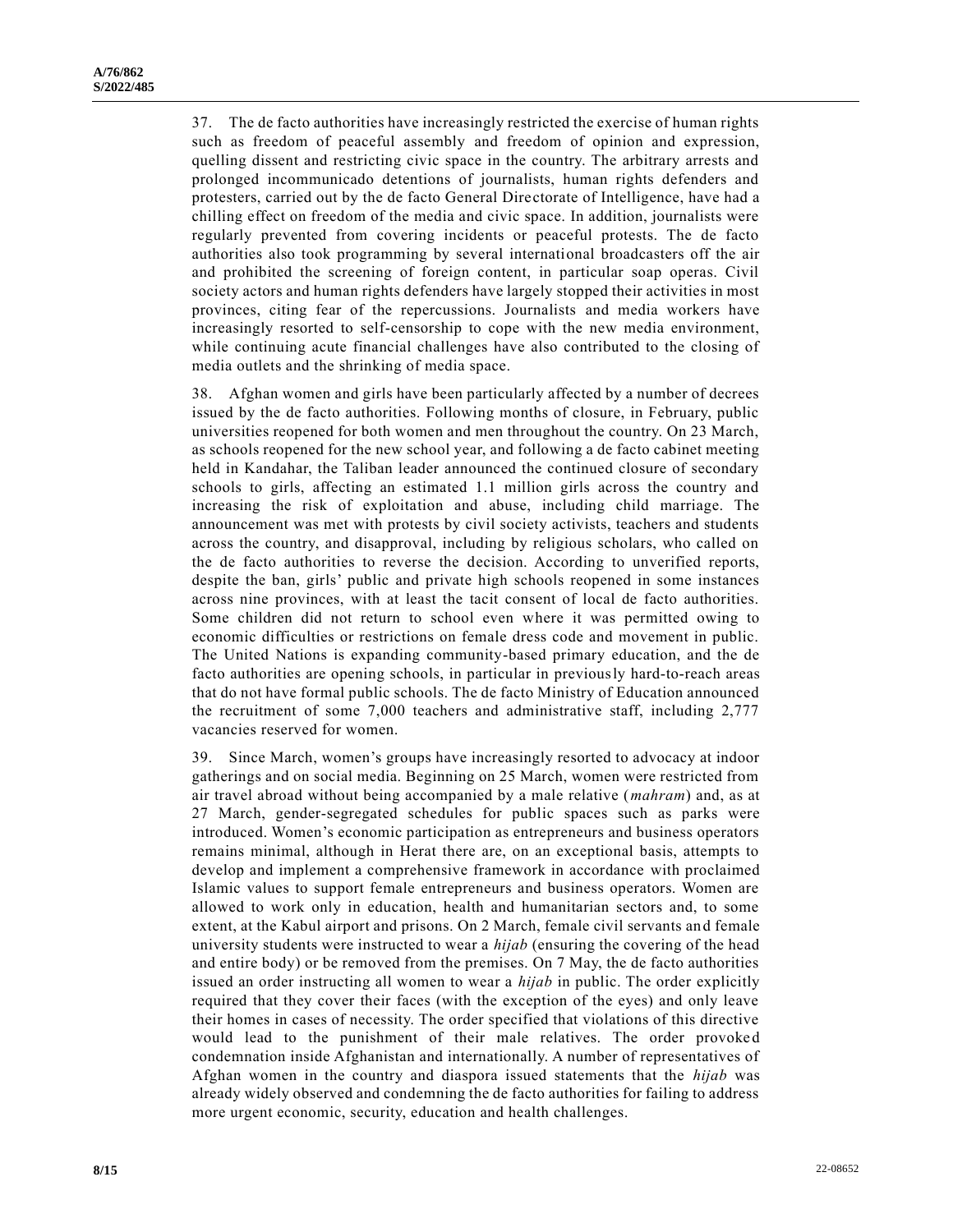40. Incidents of violence against women and girls, such as murder, rape and other forms of sexual violence, suicide, forced marriage and assault and battery, continue to be reported. Risks of domestic violence and vulnerabilities thereto have been exacerbated, as more women and girls remain at home. In addition to a general lack of financial independence and the imposition of the *mahram* requirement, access to justice for women in such cases has been impacted by the closure of dedicated offices on violence against women and the absence of qualified personnel, including women, in police, prosecution and the courts, for the purpose of receiving or handling such complaints. Incidents of violence against women and girls, when reported, are instead being resolved in de facto courts as personal rather than criminal matters, or being referred to traditional dispute resolution mechanisms, which typically discriminate against women. Under a redesigned model, two women protection centres have reopened in Kabul, providing safe refuge for survivors who were relocated from shelters across Afghanistan in 2021.

41. While a sharp decrease was recorded in the killing and maiming of children caused by ground engagements and aerial attacks, the armed conflict continued to expose children to serious harm. The leading causes of child casualties included explosive remnants of war (70 per cent) and suicide attacks and detonations of leftover pressure-plate improvised explosive devices (25 per cent). Increased poverty triggered by the ongoing economic crisis and unemployment are the main factors driving children to join armed groups, including the Taliban. The recruitment and use of children is exacerbated by the fact that the de facto authorities currently consider a child as any individual not showing physiological signs of puberty.

42. On 30 April, the commission to inspect prisons and detention centres and review detainees' casefiles, along with similar locally established bodies, ordered the release of approximately 1,300 inmates. Approximately 1,000 additional detainees, including drug addicts, were released on the occasion of Eid al-Fitr.

43. The penitentiary system faced continued challenges due to limited funding and delays in processing the cases of pretrial detainees before de facto courts. While the de facto Ministry of Justice has confirmed that lawyers can continue to work, and the code of conduct enshrines detainees' right to lawyers, defence lawyers report difficulties accessing clients in detention facilities in some areas and that they are often side-lined during court proceedings before de facto Taliban judges. De facto judges lack legal training, judicial or investigative experience or are illiterate, and many of them refer the majority of cases to informal justice mechanisms. In the corrections system, detainees and prisoners have limited access to legal representation. This has a negative impact on their due process rights during their judicial proceedings. As with other arrests, those of children often take place without respect for due process rights, with many juveniles having no access to defence lawyers or contact with their family members. Most prisons and existing detention places for children lack essential services, including food, proper shelters or educational or vocational support. The absence of child-friendly staff, social workers and counsellors and of a systematic oversight mechanism to ensure the protection of children in prisons puts children at potential risk of abuse.

44. Financial constraints and the discontinuation of previous donor funding have had a significant impact on detention conditions, including inmates' access to food, medical treatment, heating materials in the winter and vocational training beyond religious teachings. The de facto authorities have requested UNAMA to assist with relaying needs to donors and providing exceptional humanitarian support for vulnerable prison populations.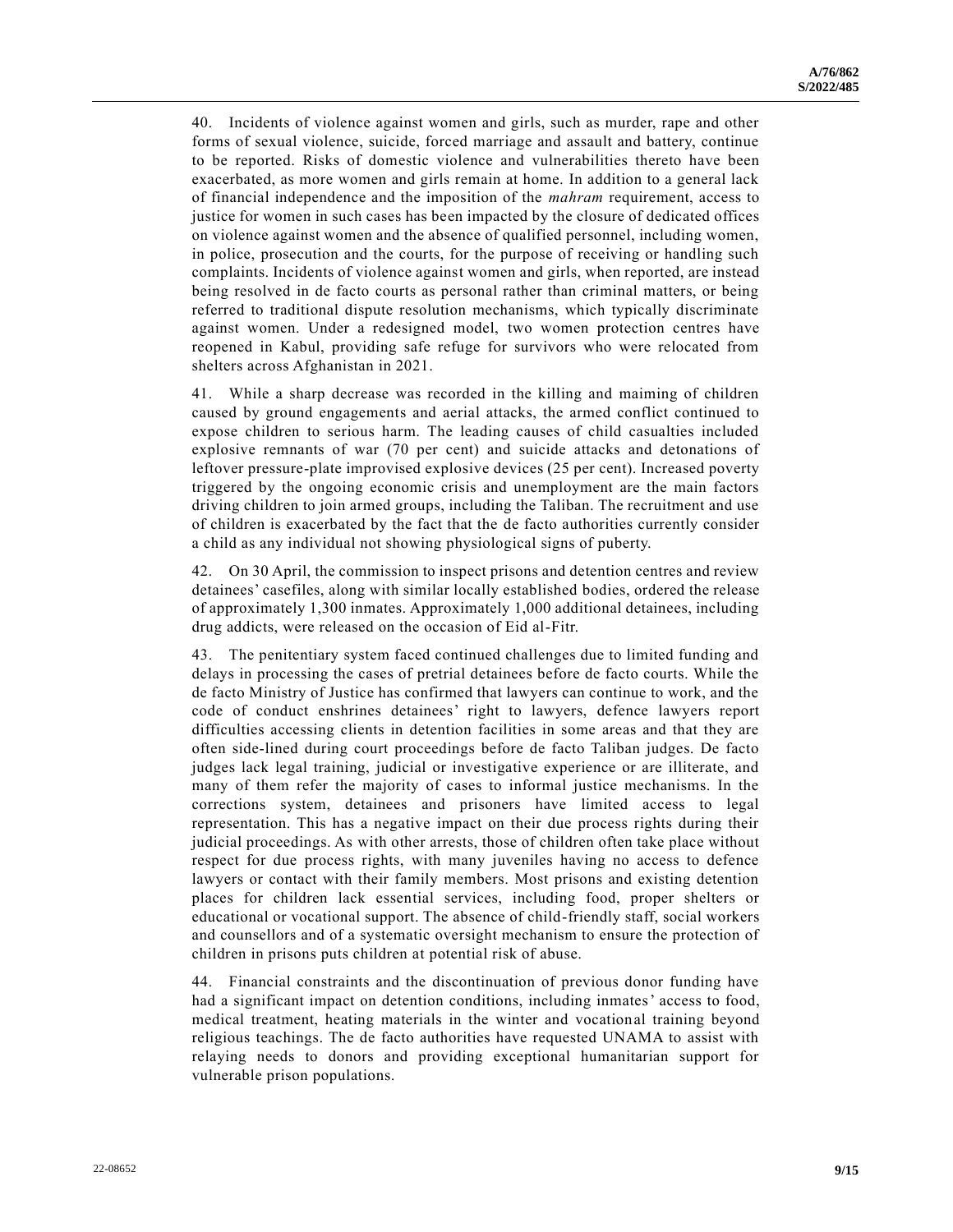# **IV. Economic development, donor coordination and aid effectiveness**

45. Available economic data confirms a greatly weakened Afghan economy, given the fiscal shock following the Taliban takeover, as well as ongoing liquidity problems and the effect of economic sanctions. According to the World Bank, the Afghan economy has lost 15 years of economic growth in the 10 months since the Taliban took power. Following a rapid depreciation in late 2021, the Afghani appreciated against major currencies in the first quarter of 2022, largely owing to inflows of humanitarian aid and controls on imports and capital outflows. Nevertheless, the prices of basic necessities remained substantially higher than a year before. Poorer households reportedly sold assets or incurred more debt to survive. One in three businesses reported having temporarily ceased operations since August 2021, resulting in a larger number of non-performing loans weighing down the already-distressed banking system. Firms and households continue to face challenges in accessing cash from bank accounts. Nearly 700,000 jobs are estimated to have been lost by the second quarter of 2022. With reduced volumes of international aid, sanctions and restricted access to international payment systems, there are few drivers for a sustained economic recovery. On 19 January, the de facto administration convened an Afghan economic conference in Kabul, at which they presented their vision for achieving self-reliance in the medium term with a focus on international off-budget aid for the humanitarian and development sectors and the private sector for revenue generation, employment generation and service delivery. The Afghanistan reconstruction trust fund has allocated \$600 million for basic human needs in the areas of education, health, agriculture and livelihoods; the education component is on hold due to the de facto authorities' decision to ban girls' education from grades 7 to 12.

46. UNAMA coordination efforts focused on helping to address the severe economic contraction and the banking and financial crisis. UNAMA continued to liaise with the Office of Foreign Assets Control of the United States Department of the Treasury to ease the banking and economic crisis. On 25 February, the Office released an additional general licence permitting all transactions involving Afghanistan, including commercial transactions, except when sanctioned individuals are involved in the transfer of funds. UNAMA has been advocating for unfreezing Central Bank of Afghanistan assets and offered United Nations support in this reg ard.

47. The pipeline established by the United Nations to import cash into Afghanistan for humanitarian operations continued to function. Between 1 December 2021, when the first banknotes were flown in, and 9 May, the United Nations transferred \$825.6 million in cash. These funds were distributed directly to 19 different United Nations agencies, funds or programmes, the World Bank and 15 international non-governmental organizations in Afghanistan. That cash delivery helped stabilize the Afghani, giving some impetus to economic activity. UNAMA also facilitated some arrears payments from the Afghan electricity company to electricity suppliers in Central Asia, to prevent a power shutdown.

48. The United Nations continued to advocate for aid beyond humanitarian assistance to meet basic human needs and support efforts towards recovery and community resilience. The United Nations Transitional Engagement Framework for Afghanistan, launched on 26 January, requires \$8 billion in total, with \$4.44 billion for lifesaving humanitarian assistance, \$3.43 billion for addressing basic human needs and \$208 million for preserving social investments and community -level systems.

49. The United Nations inter-agency Special Trust Fund for Afghanistan remains a critical financing platform for the Transitional Engagement Framework, with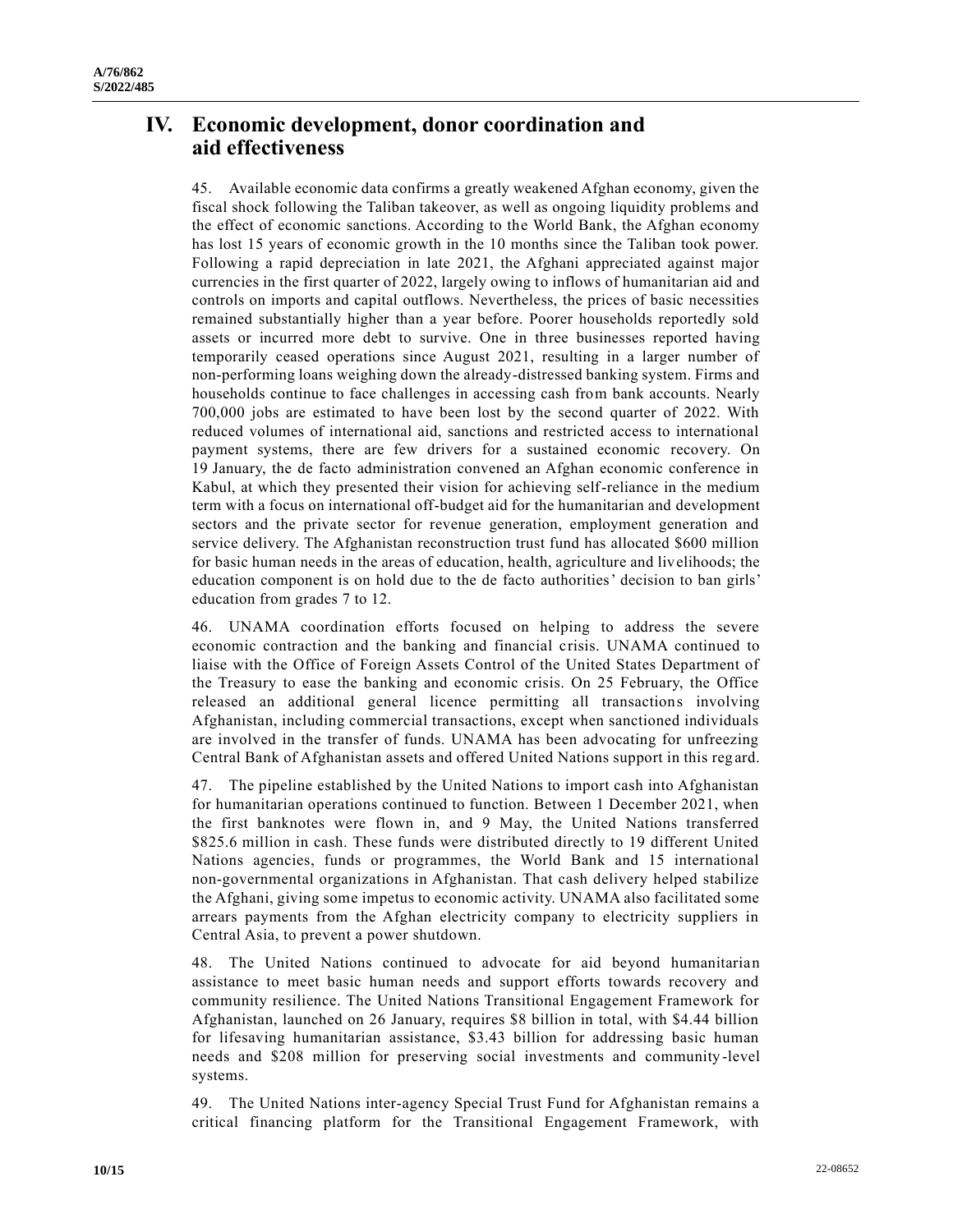\$92.54 million in funding received thus far. Implementation activities, which began on 1 January, address basic human needs in support of local communities in the areas of essential services, livelihoods, community resilience, planning and social cohesion and complement humanitarian activities. A total of eight regional joint programmes are envisaged as part of the approach.

50. The United Nations, in collaboration with its partners, has be en developing a new aid architecture for Afghanistan to enable effective coordination between all donors and United Nations implementing agencies. Features of the new aid architecture include an enhanced emphasis on monitoring results and impact, systemwide coordination of risk management, quarterly coordination and review meetings with all multilateral financing mechanisms, and an expanded donor coordination group. Work continued to identify strategic thematic areas and establish mechanisms for engagement with Afghan civil society, the private sector and regional countries.

51. Progress has been made to streamline risk management approaches in Afghanistan, including assessment of and response to potential fraud and corruption. A United Nations system-wide working group mapped existing risk management frameworks, available vetting tools and structures and mechanisms for continuous dialogue, collaboration and information-sharing among its entities. The working group has initiated a process of identifying and assessing common risks faced by United Nations agencies, including aid diversion, as well as mitigating actions, which will be reviewed on a regular basis.

## **V. Humanitarian assistance**

52. Humanitarian needs continued to rise owing to the devastating combination of decades of conflict, recurrent drought and a sharp economic decline. Some 24.4 million people, or 59 per cent of the estimated population, need humanitarian assistance in 2022, up from 18.4 million at the beginning of 2021. Between January and the end of April 2022, humanitarian partners reached 19.9 million people with at least one form of humanitarian assistance, including 19.3 million vulnerable people with humanitarian needs, 352,000 cross-border returnees, 101,000 refugees and 95,000 people affected by floods and other weather-related events. At least 18.9 million people were provided with food, 4.7 million people with health care, 3 million children under five years of age and pregnant and lactating women with treatment for acute malnutrition, 3.3 million people with water, sanitation and hygiene assistance, 374,000 children with education support, 1.2 million people with shelter and household items and 2.1 million people with protection assistance.

53. For the first time, an Afghan Women's Advisory Group has been established in Afghanistan to advise the humanitarian country team on how to better respond to the specific needs of women and girls, and to provide advice to improve the humanitarian community's engagement with the Taliban at the central (Kabul), local and provincial levels. The high-level pledging conference held on 31 March yielded \$2.4 billion in pledges. However, many of those were a combination of past, present and future funding commitments for Afghanistan and for Afghan refugees in neighbouring countries during 2022 and beyond. As at 23 May, the humanitarian response plan was only 30 per cent funded, with a shortfall of some \$3 billion.

54. Some 19.7 million people, almost half of Afghanistan's population, are facing acute hunger according to the most recent Integrated Food Security Phase Classification analysis. Some 6.6 million Afghans are facing "emergency" levels of food insecurity – currently the highest number in the world in absolute terms. The outlook for June through November 2022 foresees a slight improvement in the food security situation, with a reduction in the number of people facing acute food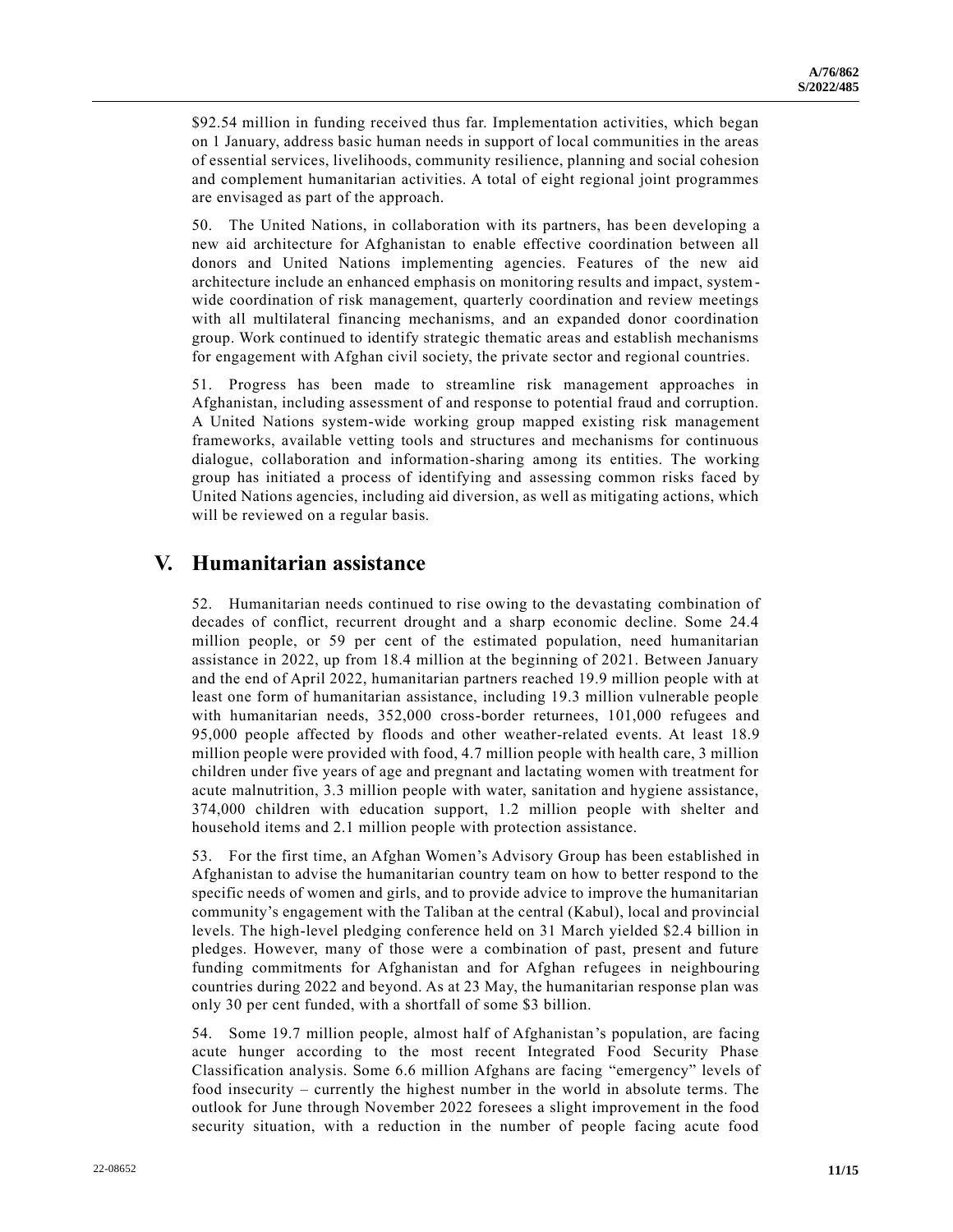insecurity to 18.9 million people. This is partially due to the coming wheat harvest from May to August and this year's coordinated scale-up of humanitarian food assistance and increased agricultural livelihood support.

55. Between 1 January and 15 May, there were 46,632 suspected cases of measles, 80 per cent of which were in children under five years of age. The United Nations vaccinated over 1.96 million children against measles between 1 January and 15 May. Thus far in 2022, Afghanistan recorded one case of wild polio virus type 1 and no cases of circulating vaccine-derived poliovirus type 2. Three nationwide polio vaccination campaigns were conducted in 2022, each targeting 9.9 million children and using both house-to-house and mosque-to-mosque vaccination approaches. During the most recent campaign, in March, more than 9.7 million children were vaccinated, 3.2 million of whom were reached at least once in 2022 for the first time in over three years, owing to the improved physical security environment. Conflictrelated trauma cases decreased by 82 per cent between January and 15 May compared with the same period in 2021. Between January and May, over 74,208 people received trauma care.

56. While there has been a significant decrease in military operations and kinetic activities since September 2021, which has enabled partners to reach previously inaccessible areas, other forms of access impediments remained at a similar level as in the first quarter of 2021. Incidents of interference in the implementation of humanitarian activities remained high, with 185 incidents reported between 1 January and 23 May, compared with 138 during the same period last year. Since the start of 2022, there were 135 recorded incidents of violence and threats against humanitarian personnel, assets and facilities. This is a slight decrease compared with the same period last year, when 115 such incidents were recorded. As at 23 May, there had been 11 incidents of levy requests reported by partners, compared with 26 levy requests recorded during the same period in 2021. There have also been incidents of female aid workers being threatened and intimidated by local de facto authorities.

57. Between 1 January and 21 May, a total of 382,992 people were recorded to have crossed into Afghanistan, 230,174 of whom were deported. Between 1 January and 21 May, 348,158 undocumented Afghan migrants returned from the Islamic Republic of Iran and 34,834 undocumented Afghans returned from Pakistan. Since 2012, some 5.8 million people have been displaced owing to conflict and natural disasters. In 2021 alone, 882,546 people were displaced owing to conflict. More than 200 refugees voluntarily returned from the Islamic Republic of Iran and Pakistan.

58. Explosive remnants of war and improvised explosive devices continue to pose a threat to civilians and humanitarian personnel. Between January and May 2022, the Mine Action Service coordinated and enabled survey and clearance of over 4,153,104 square metres of contaminated land, safely removing thousands of explosive remnants of war and improvised explosive devices. In addition, 253,956 people, including 71,433 women and girls, received explosive ordnance risk education. In May, the Mine Action Service rolled out a nationwide contamination survey. In consultation with the de facto authorities and relevant stakeholders, the Mine Action Service set up an independent humanitarian mine action coordination centre in Afghanistan, with all mine action teams operational as at 20 May.

#### **VI. Counter-narcotics**

59. Opium poppy cultivation in Afghanistan has been increasing steadily over the past two decades, with an average rise of 4,000 hectares each year since systematic monitoring began in 1994, albeit with strong yearly fluctuations. At the end of the annual opium cultivation season, in July 2021, the area under opium poppy cultivation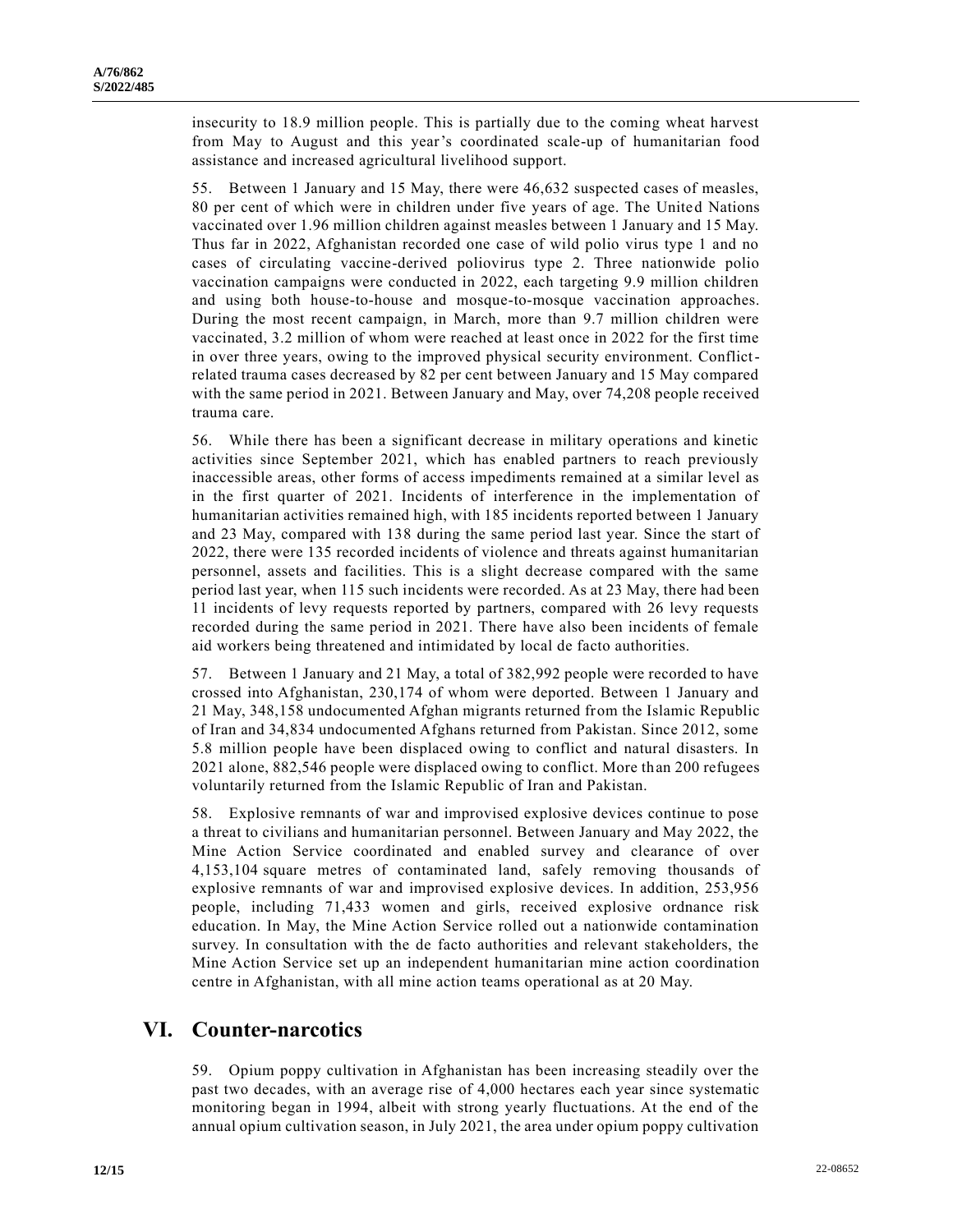in Afghanistan was estimated at 177,000 hectares. This was a 21 per cent decrease from 2020, representing a contraction of 47,000 hectares.

60. On 3 April, two months before the 2022 opium harvest, the de facto authorities issued a decree prohibiting the cultivation of poppy and all types of narcotics. The decree states that the usage, transportation, trade, export and import of all types of narcotics and intoxicants such as alcohol, heroin, 3,4-ethylenedioxymethamphetamine (MDMA) tablets and hashish are strictly prohibited. Although the de facto Ministry of Interior noted that a two-month grace period would be granted to enable farmers to harvest the opium gum and sell their 2022 harvest, selective eradication efforts have already been reported. During the grace period, the sale and trafficking of processed heroin and synthetic drugs are prohibited. Following the announcement, narcotic prices, in particular for opium, increased significantly. The de facto authorities have requested the United Nations Office on Drugs and Crime to assist with alternative livelihoods for farmers, who are concerned about the effect of the ban on their economic well-being. Existing programmes will require a comprehensive scale up to meet these needs.

#### **VII. Mission support**

61. As at 30 April, vacancy rates in UNAMA were 18 per cent for international staff, 16 per cent for United Nations Volunteers, 12 per cent for National Professional Officers and 9 per cent for national staff, compared with approved rates of 8 per cent, 7 per cent, 3 per cent and 3 per cent, respectively. The proportion of female staff was 31 per cent for international staff, 40 per cent for United Nations Volunteers, 13 per cent for National Professional Officers and 9 per cent for national staff.

62. Since mid-February, COVID-19 cases across United Nations entities in Afghanistan have remained low, leading to the removal of the ceiling on the footprint of personnel. Ongoing contingency planning is focused on sustaining the surgical and aeromedical capacity set up to enhance the United Nations Level 1 clinic in Kabul.

#### **VIII. Observations**

63. Ten months after the Taliban takeover, Afghanistan is confronted with growing uncertainty over its political, security and socioeconomic future. Despite efforts to establish relevant governing bodies, the Taliban have not been able to provide an inclusive structure and a consistent governing vision, alternating between a generally pragmatic approach to solving some pressing problems and, more recently, a focus on decisions regulating the social lives of citizens and generally restricting freedoms and rights. Furthermore, the decision-making process behind these regulations remains opaque, and their application is often inconsistent. The lack of a constitution and clear rule of law framework exacerbates this uncertainty.

64. The continuation of exclusionary politics by the de facto authorities is highly concerning, as it disregards the diversity that shapes Afghan society. It is essential that inclusive mechanisms be found to facilitate broad-based and participatory governance that reflects the aspirations and interests of all Afghans and leads to true reconciliation across the country. Having established a commission created to promote the return of Afghans from abroad, the Taliban are encouraged to follow through on their stated commitment to engage with a broad spectrum of actors, involving political and former government officials, women, civil society and ethnic and religious minority groups in the Commission's administration and consultative mechanisms.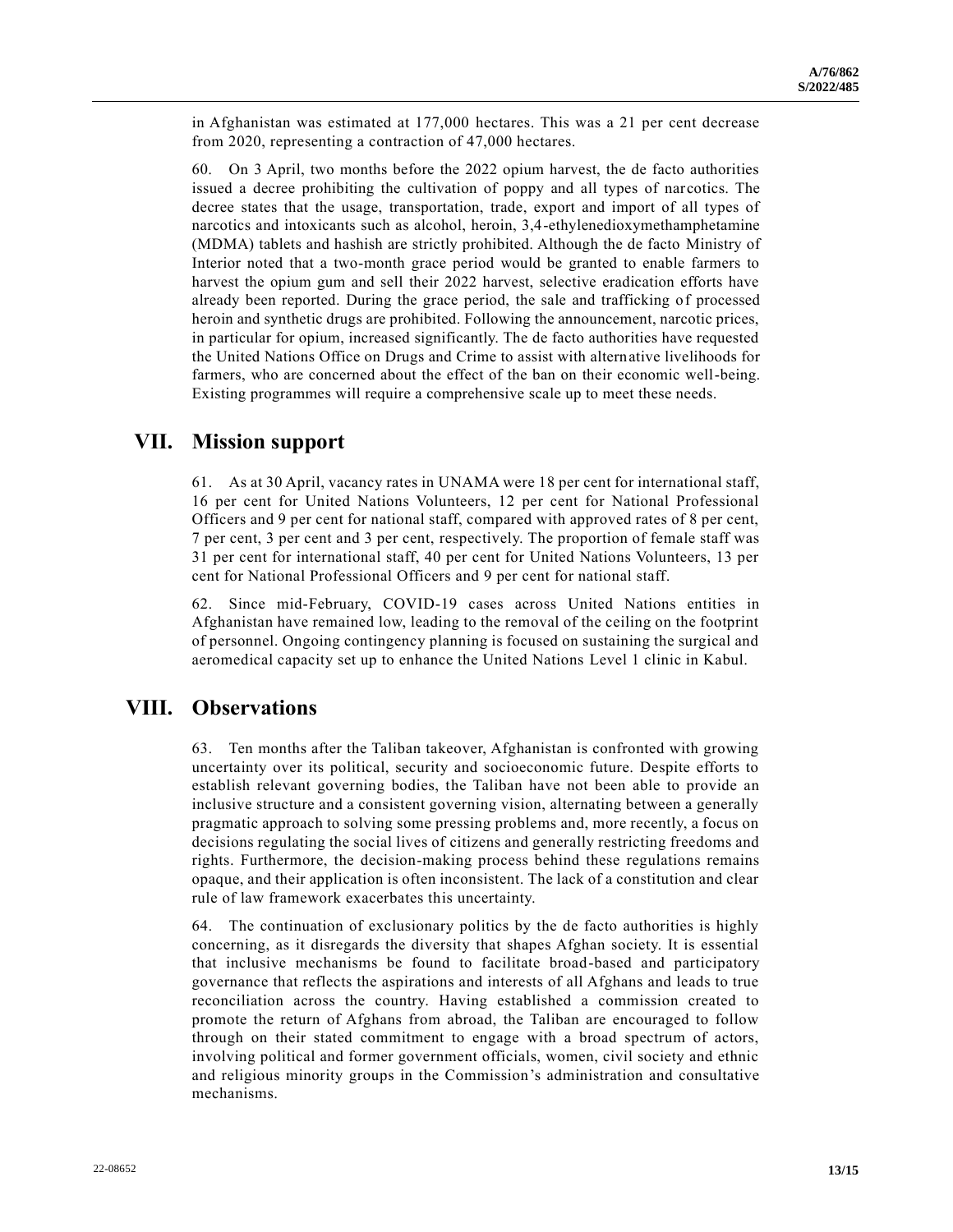65. Public reactions across the country have shown that many Afghans resent the increasing curtailment of their rights and the closing of political and civic space. The extent of the international community's engagement with the Taliban depends on the latter's ability to make good on their stated public commitments regarding respect for the rights of Afghan people. In particular, I reiterate my deep concerns about recent decisions restricting the rights of women and girls. The de facto authorities are urg ed to protect and expand women's rights, to restore their rights to fully participate in work and public life, to reopen secondary schools to girls and to harness the talents of women and girls to contribute to the recovery and future development of Afghanistan. I call on the authorities to uphold international obligations, including the protection of the rights of all Afghans, male and female. I strongly encourage regional and international organizations and countries to continue engaging with the de facto authorities to make these changes.

66. The security situation is becoming increasingly concerning, owing to increased activities by ISIL-K and enduring threats, including other forms of terrorism and organized crime. Further complicating security conditions is the expansion of anti-Taliban resistance forces. In the light of the historic relationship with Al-Qaida and several other terrorist groups, there is a need for the Taliban to deliver on its commitment to engage in a serious counter-terrorism dialogue with the international community. Such a dialogue can lay the groundwork for preventing the emergence of any safe haven for terrorist groups.

67. The Taliban's announced ban on all narcotics is a positive development which opens a potential area for dialogue with the international community. Concerns about the impact of the illegal drug trade remain very high, however, as the Taliban have made no plans to address this year's harvest and there is a paucity of information on seizures and arrests. There is an opportunity for further coordination within the region to contribute to stability in Afghanistan and for aiding recovery through alternative livelihoods.

68. I am concerned about ongoing violations of the Taliban's proclaimed amnesty for former members of the security forces, and the extrajudicial killings of alleged ISIL-K members and individuals accused of National Resistance Front affiliation, which constitute serious human rights violations. I call upon the de facto authorities to ensure respect for human rights obligations and demonstrate country-wide commitment to the amnesty.

69. The implementation of cruel, inhuman and degrading punishments by the de facto authorities against individuals perceived of failing to comply with codes and directives is of significant concern. I am particularly alarmed by extrajudicial killings linked to accusations of the commission of "moral crimes". The fact that women make up the majority of victims of these killings is a grim backdrop to the increased limitations and denials of the fundamental human rights of women and girls. I urge the de facto authorities to uphold human rights and freedoms for all Afghans.

70. Despite the significant reduction in armed conflict since 15 August 2021, the population of Afghanistan continues to experience worrying levels of harm resulting from improvised explosive device attacks and explosive remnants of war. I reiterate my call on all parties to exercise restraint and ensure the protection of civilians, and call for further financial assistance for mine clearance.

71. Contrary to the de facto authorities' repeated public commitments to respect human rights within the framework of Islamic law, civic space has visibly shrunk in Afghanistan in the past months. The de facto authorities are reminded of international obligations that journalists and civil society activists should not face prison for the lawful expression of their ideas. The de facto authorities should also implement